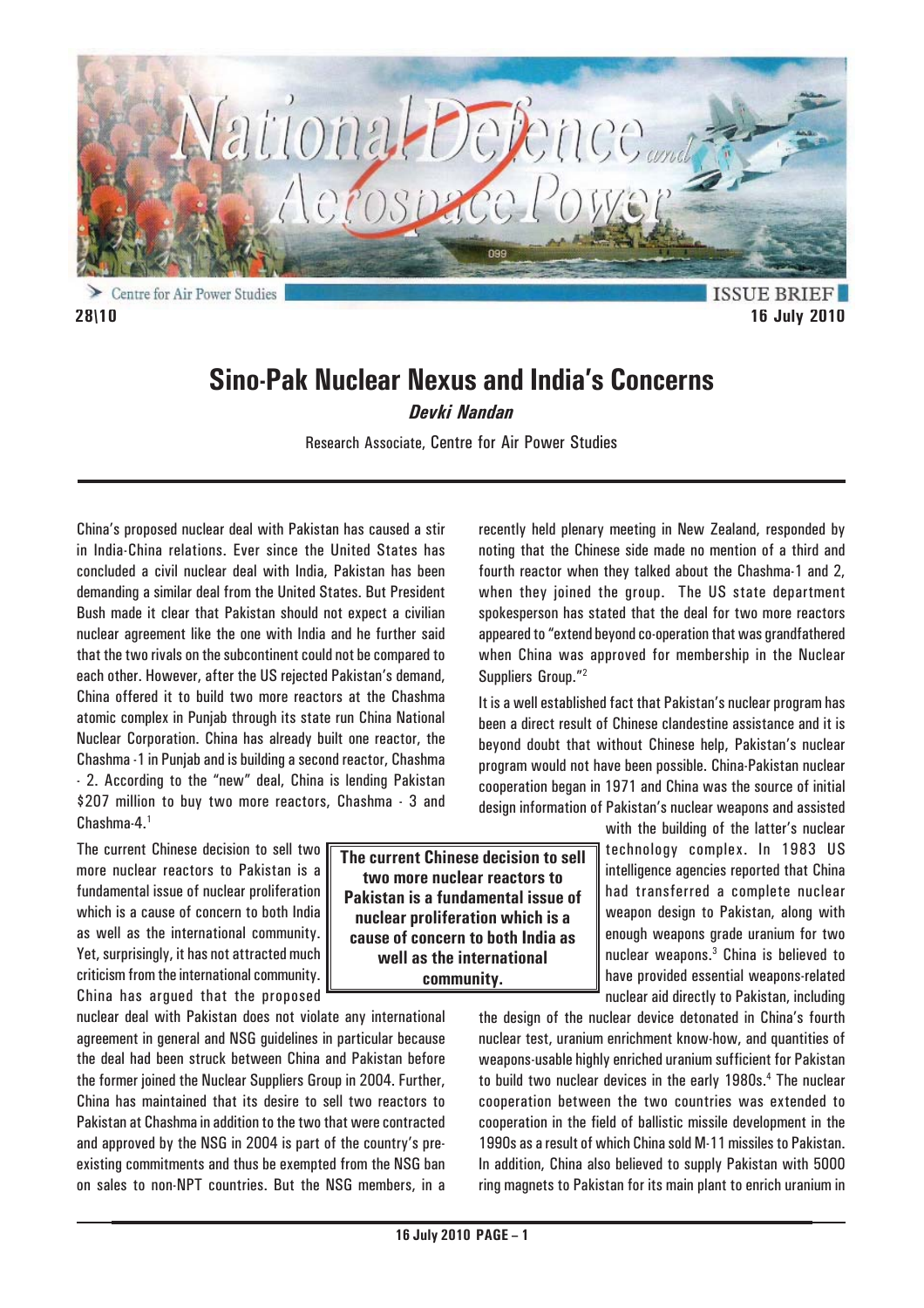### **ISSUE BRIEF**

# Centre for Air Power Studies

high speed gas centrifuges. Moreover, According to the disclosure of two US nuclear scientists, Thomas Reed and Danny Stillman in their book 'The Nuclear Express', Chinese even conducted the first nuclear test for

Pakistan in 1990 at their Lop Nor test site.

### **Unstable Pakistan and Safety of Nuclear Weapons**

The growing instability in Pakistan has certanly raised doubts about the safety of its nuclear arsenal. There is a growing concern among the international community and particularly in India of Pakistan's nuclear weapons falling into the hands of extremist elements. Due to the increasing strength and assertiveness of the terrorist forces in Pakistan, the apprehension of Pakistan's nukes falling into their hands is not baseless. There are serious and well founded concerns about the safety of its nuclear arsenal and whether it could one day fall under the control of an army dominated by radical elements.<sup>5</sup> Secondly, if a radical political party with fundamental Islamic ideology and links with terrorist organization comes to power, there is a high probability of reaching Pakistan's nuclear material and technology in wrong hands in some form or the other. Former Prime Minister Benazir Bhutto stated in November 5, 2007 in an interview that, although then-President Musharraf claimed to be in firm control of the nuclear arsenal, she feared this control could weaken due to instability in the country.6 Similarly, Michael Krepon of the Henry L. Stimson Center has argued that "a prolonged period of turbulence and infighting among the country's President, Prime Minister, and Army Chief" could jeopardize the army's unity of command which "is essential for nuclear security.<sup>7</sup> According to a report by the Commission on the Intelligence Capabilities of the US Regarding Weapons of Mass Destruction (2005), Al-Qaeda "had established contact with Pakistani scientists who discussed development of nuclear devices that would require hard to obtain materials like uranium to create a nuclear explosion."8 In such a volatile situation, China's decision to provide Pakistan with more nuclear reactors and related technology would be akin to deteriorating the already grave security environment.

**China's decision to provide Pakistan with more nuclear reactors and related technology would be akin to deteriorating the already grave security environment**.

conventional military superiority. From a Pakistani point of view, it became essential for it to have a nuclear program as it could not match for Indian conventional military capability. Their belief

strengthened after Pakistan's humiliating defeat in 1971 war. Its nuclear weapons program has been to deter India from employing its military power for punishment across the borders without risking a nuclear war. This explains Pakistan's objective of "first use." Hence, it was seen as a fool-proof doctrine on "offensive defense" articulated by the then Pakistan Army Chief, Gen Mirza Aslam Beg in September 1989 where the offence would apparently consist of terrorism and religious extremism and the defense would be provided by the threat of its nuclear weapons.9 Pakistan's change of behavior is quite evident after it tested its nuclear bomb in 1998. It has continued to pursue the strategy of proxy war through terrorism. Attack on the Indian Parliament in 2002, and very recently terrorist attack in Mumbai on 26/11 are some of the prominent examples of it. Pakistan believes that notwithstanding its conventional inferiority, the nuclear weapons provides the ultimate guarantee of its independence and physical integrity even as it pursues provocative and offensive revisionist policies. Keen to avoid a full-scale conventional conflict with India, but desirous of altering the status of Kashmir through a constant needling of India, Pakistan reckons this is possible through nuclear weapons.10 Under these circumstances strengthening Pakistan's nuclear program is something which directly goes against India's interest. It will embolden Pakistan in its misadventures against India. Pakistan with its increased nuclear arsenal is likely to be more dangerous and difficult to deal with, as it would also augment its chances to use force to achieve its political objectives.

### **China-Pakistan and Nuclear Proliferation**

The increasing cooperation between China and Pakistan in the nuclear and WMD sphere remains an area of grave concern for India. China and Pakistan have also been involved in nuclear proliferation on a large scale. China

## **China-Pakistan Nuclear Nexus: Aimed at India**

Pakistan's nuclear program is solely India-centric. The rationale for Pakistan acquiring nuclear weapon has been to neutralize India's

**Pakistan with its increased nuclear arsenal is likely to be more dangerous and difficult to deal with, as it would also augment its chances to use force to achieve its political objectives.**

was instrumental in providing nuclear and missile technology to Pakistan and Iran. Pakistan has sold nuclear-weapons technology to North Korea, Libya, and Iran. All these three countries have had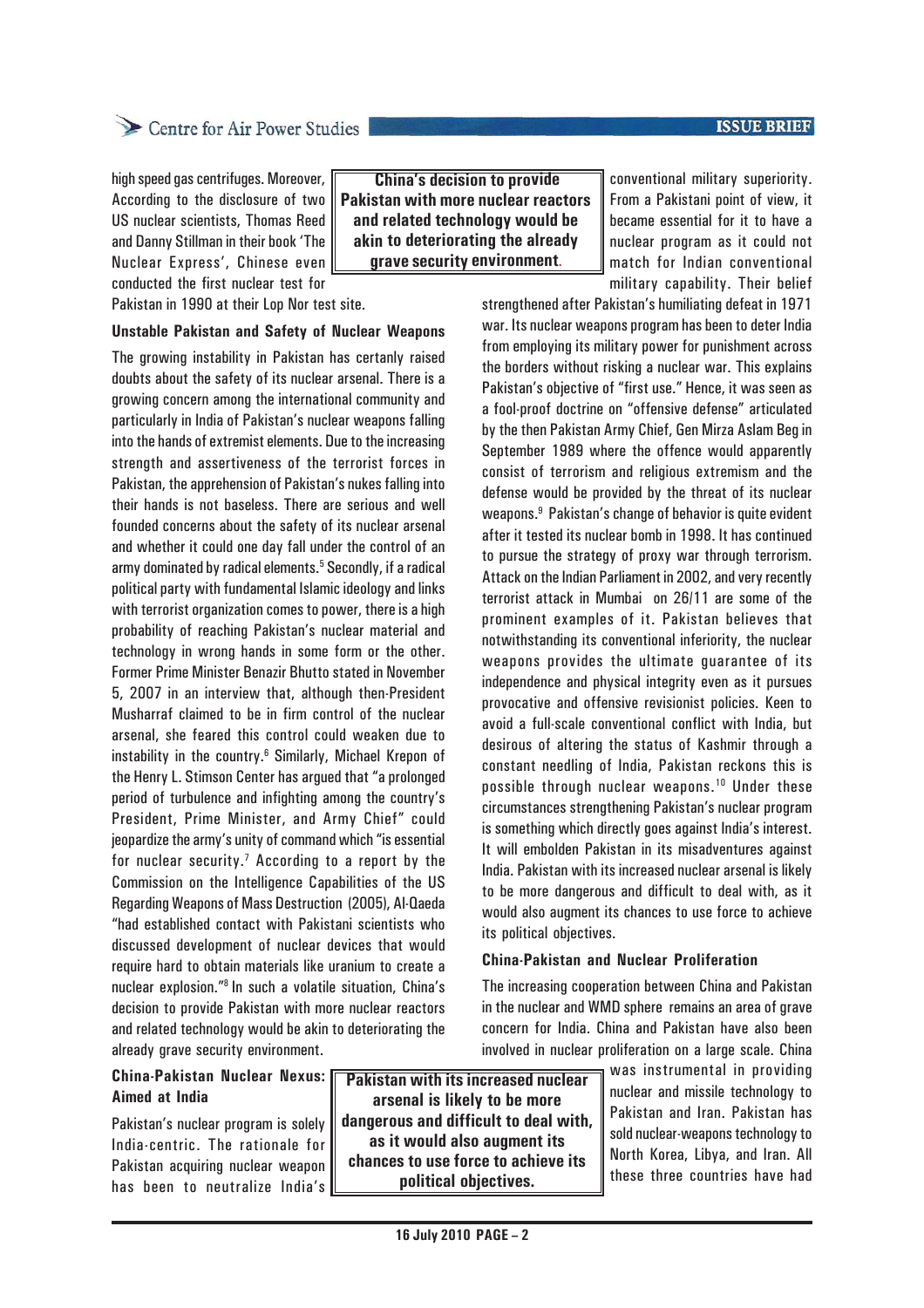### **ISSUE BRIEF**

# Centre for Air Power Studies

proven clandestine nuclear linkages with China. It is not incorrect to say that Pakistan's missile capability is totally attributed to China. In fact, when China faced sanctions, the missiles were supplied to Pakistan through North Korea. Pakistan is also blocking negotiations on FMCT precisely to gain time to accumulate more fissionable material. According to analysis of satellite imagery by the Washington-based Institute for Science and International Security,

 **India is not in a position to block the deal as it is not a member of the cartel; it is for the NSG to object to China's proposed deal with Pakistan. But the issue missed a serious discussion in the recently held NSG meeting in New Zealand at Christchurch. India has cautioned China that if it went ahead to conclude a nuclear deal with Pakistan, the relations between India and China will be affected.**

Pakistan is greatly expanding its capacity to produce weapons-usable plutonium, as well as uranium.<sup>11</sup> This is hardly an appropriate time to signal acceptance of the peaceful nature of the Pakistan's nuclear program. It is in this context that the present proposed China-Pakistan nuclear deal is not being positively viewed in India. Moreover, it has been a policy of China to keep India entangled in disputes with Pakistan. China's strategy has been to contain India by strengthening Pakistan. China has continued to provide Pakistan not only with bombs but with latest missile technologies which would invariably enhance Pakistan's offensive capabilities against India.

### **Options before India**

Unfortunately, India is not in a position to block the deal as it is not a member of the cartel; it is for the NSG to object to China's proposed deal with Pakistan. But the issue missed a serious discussion in the recently held NSG meeting in New Zealand at Christchurch. India has cautioned China that if it went ahead to conclude a nuclear deal with Pakistan, the relations between India and China will be affected. Though the US has opposed the deal, it is not likely to do much to stall its progress because of China's growing clout, interdependent nature of the economies of both the countries and the need of the Chinese support to reign in Iran's nuclear program, and this is evident by the initial US reaction to the China-Pakistan proposed deal. On the other hand, the United States would also not like to displease Pakistan given the

latter's indispensable assistance to the US war in Afghanistan. Some of the countries are blaming the Indo-US civil nuclear deal for this development. In fact, the deal could be a double blow to India. Firstly, NSG may turn a blind

**India is not opposed to the civil nuclear energy cooperation between China and Pakistan but the absence of transparency and proper international safeguards are definitely a deep concern.**

eye to the proposed deal between China and Pakistan which actually was evident in recentlly held plenary session of the NSG in New Zealand and secondly, it is likely to place fresh restrictions on the sale of ENR technologies<sup>12</sup> Although much to the relief of India, the cartel could not take any concrete decision regarding the ENR technologies ban on non-NPT members in the recently held plenary session.

It would be utterly wrong and

inappropriate to equate the deal concluded between India-US and the proposed one between China and Pakistan for three reasons. Firstly, the proliferation record of China and Pakistan cannot be compared with that of India. Secondly, the nuclear facilities of Pakistan are already under threat and doubts have been expressed about their safety and probability of Pakistan's nukes falling into terrorists hand can not be ruled out. Thirdly, civil nuclear deal between India and the US was announced on July 18, 2005 and was concluded only in late 2008. During this period the deal was debated fiercely in the Indian Parliament, in the US Congress and was subjected to amendment to domestic laws of the United States. Approval was taken from the NSG and an additional protocol was signed with the International Atomic Energy Agency (IAEA) for the international inspection. Above all, India separated its military and civilian nuclear facilities, putting the civilian facilities under perpetual IAEA safeguards for transparency purposes. However, when it comes to China-Pakistan nuclear deal, all these elements are evidently missing.

India is not opposed to the civil nuclear energy cooperation between China and Pakistan but the absence of transparency and proper international safeguards are definitely a deep concern. Despite China's assurance of placing the reactors under IAEA safeguards, India is certainly apprehensive given the past record of both the countries in terms of nuclear weapons and WMD proliferation. China has consistently supported Pakistan's

> nuclear and military programme to check Indian power. This deal is another sign of China's growing assertiveness in international affairs and its intentions to keep India at bay.13 Therefore, India